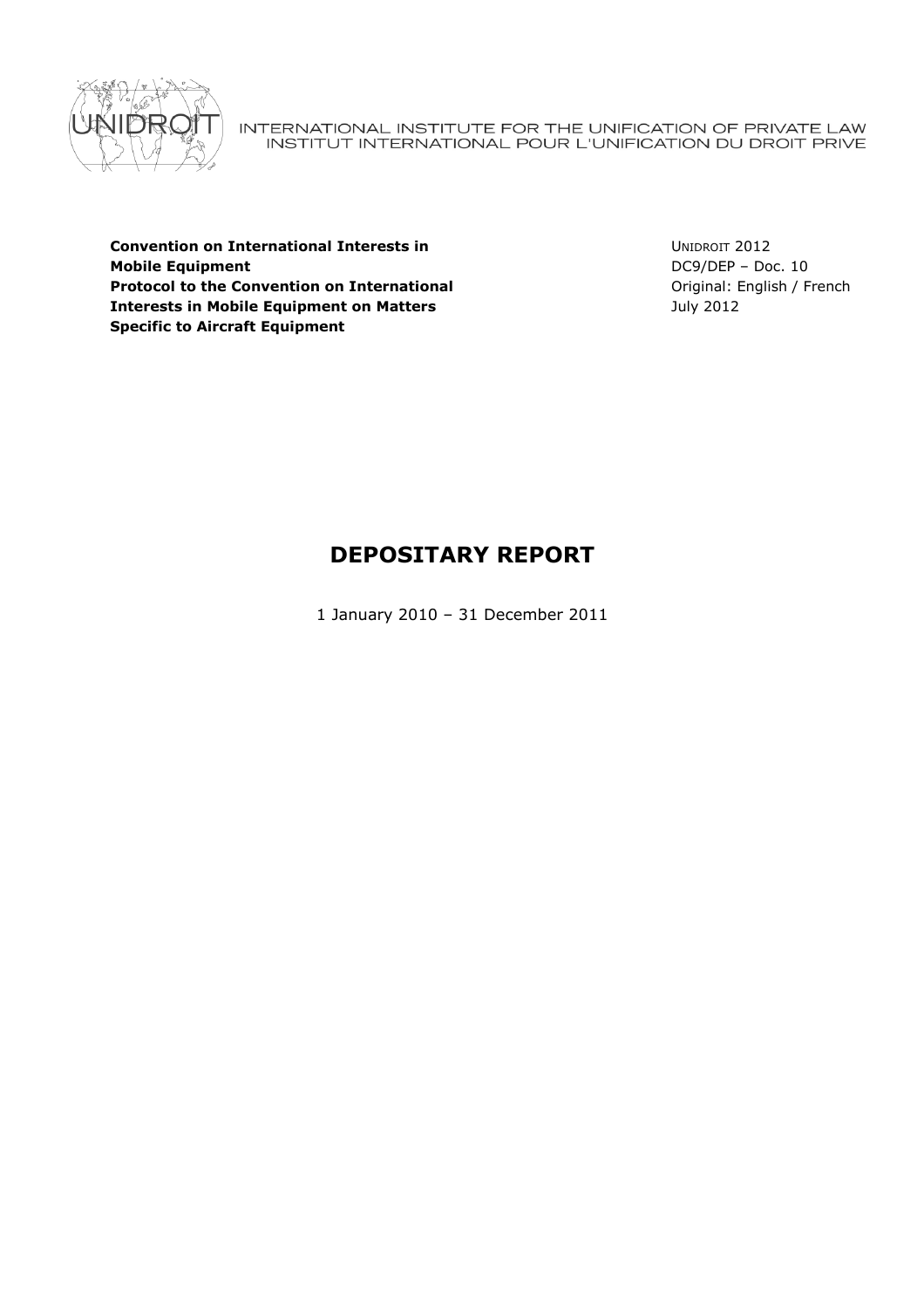# **Introduction**

1. The Convention on International Interests in Mobile Equipment (the Convention) and the Protocol to the Convention on International Interests in Mobile Equipment on Matters Specific to Aircraft Equipment (the Aircraft Protocol) were both opened for signature on 16 November 2001 at the conclusion of a Diplomatic Conference held under the joint auspices of the International Institute for the Unification of Private Law (UNIDROIT) and the International Civil Aviation Organization (ICAO). Both the Convention as applied to aircraft objects, and the Aircraft Protocol, entered into force on 1 March 2006.

2. In asset-based financing, a creditor's ability to have prompt recourse to the underlying assets in the event of a default is a principal factor in determining how the transaction's risks, and overall costs, are calculated. Where national legal rules for the recognition and enforcement of security interests present impediments to such prompt recourse, or are materially different from rules in other jurisdictions, the risks (or perceived risks) for the creditor can increase, particularly if, as in the case of aircraft objects, the asset will be moving through different jurisdictions and possibly become subject to such national legal rules at the time of default. The costs of finance tend to be higher as a result of the increased risks. The Convention addresses this issue by establishing an international legal framework for the creation, recognition, registration and enforcement of "international interests" in high-value mobile equipment.**<sup>1</sup>** The Aircraft Protocol provides for the application of the Convention in relation to aircraft objects (airframes, aircraft engines and helicopters), and modifies the operation of the Convention to the particular requirements of transactions involving those objects.

## **Basis of the report**

3. This report has been prepared by UNIDROIT, in its capacity as Depositary of the Convention and Aircraft Protocol, pursuant to Article 61(1) of the Convention<sup>2</sup> and Article XXXVI(1) of the Aircraft Protocol.**<sup>3</sup>**

# **The Reporting Period**

 $\overline{a}$ 

4. This report covers both the Convention and Aircraft Protocol for the period 1 January 2010 to 31 December 2011 (the Reporting Period).

**<sup>1</sup>** Three categories of high-value are specified in Article 2(3) of the Convention: (a) airframes, aircraft engines and helicopters; (b) railway rolling stock; and (iii) space assets. Article 51 of the Convention provides that the Depositary may create working groups to assess the feasibility of extending the application of the Convention, through one or more Protocols, to objects of any other category of high-value mobile equipment. **2**

Article 61(1) of the Convention provides: "The Depositary shall prepare reports yearly or at such other times as the circumstances may require for the States Parties as to the manner in which the international regimen established in this Convention has operated in practice. In preparing such reports, the Depositary shall take into account the reports of the Supervisory Authority concerning the functioning of the international registration system." **3**

Article XXXVI(1) of the Aircraft Protocol provides: "The Depositary, in consultation with the Supervisory Authority, shall prepare reports yearly, or at such other times as the circumstances may require, for the States Parties as to the manner in which the international regimen established in this Convention as amended by this Protocol has operated in practice. In preparing such reports, the Depositary shall take into account the reports of the Supervisory Authority concerning the functioning of the international registration system."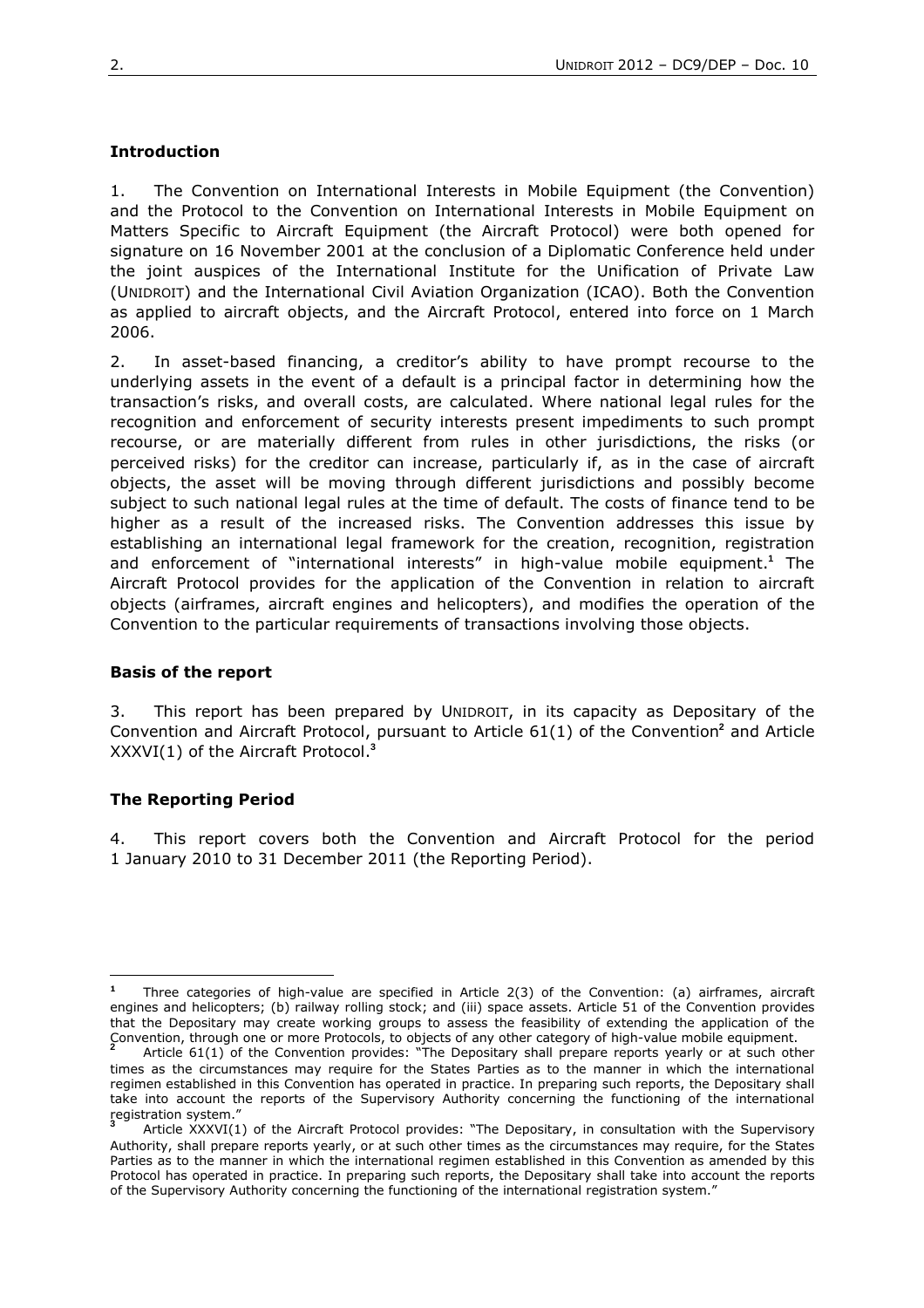# **Depositary Activity during the Reporting Period**

5. At the commencement of the Reporting Period, the Convention had 32 Contracting States (including one Regional Economic Integration Organisation) and the Aircraft Protocol had 29 Contracting States. Although Article XXVI(5) of the Aircraft Protocol provides that a State may not become a Party to the Protocol unless it is or becomes also a Party to the Convention, a State is able to become a Party to the Convention without also being a Party to the Protocol. However, the Convention is a framework Convention and its provisions, to the extent that they relate to objects, cannot operate independently of a Protocol, and accordingly a Contracting State to the Convention that is not also a Party to the Protocol will benefit from only the few provisions of the Convention that are not object-related (for example, Article 47 dealing with signature and ratification, Article 62 dealing with Depositary and its functions).

6. Eighteen (18) States became Contracting States to the Convention during the Reporting Period, bringing the total number of Contracting States as at the end of the Reporting Period to fifty (50). Fourteen (14) States became Contracting States to the Aircraft Protocol during the Reporting Period, bringing the total number of Contracting States as at the end of the Reporting Period to forty-three (43).

7. Appendix 1 shows the status of the Convention and Aircraft Protocol as at the end of the Reporting Period, including details of all signatures, ratifications, accessions, declarations, and dates of entry into force.

# **Operation of the Convention and Aircraft Protocol in practice during the Reporting Period**

8. In December 2011 the Depositary advised Contracting States to the Convention and the Aircraft Protocol that it would be grateful to receive from them information and comments as to the manner in which the international regime established by the Convention and Aircraft Protocol had operated in practice. The Government of the Republic of Latvia, the Government of the Russian Federation, and the Government of the Republic of Singapore provided information and comments, which are set out in Appendix 2.

9. The Depositary is not aware of any national court or tribunal decisions during the Reporting Period involving the application of the Convention or Aircraft Protocol.

## **Review Conferences**

10. Article 61(2) of the Convention and Article XXXVI(2) of the Aircraft Protocol provide for the convening of Review Conferences at the request of not less than twenty-five percent of the States Parties. During the Reporting Period the Depositary received no requests for the convening of a Review Conference pursuant to Article 61(2) of the Convention and Article XXXVI(2) of the Aircraft Protocol.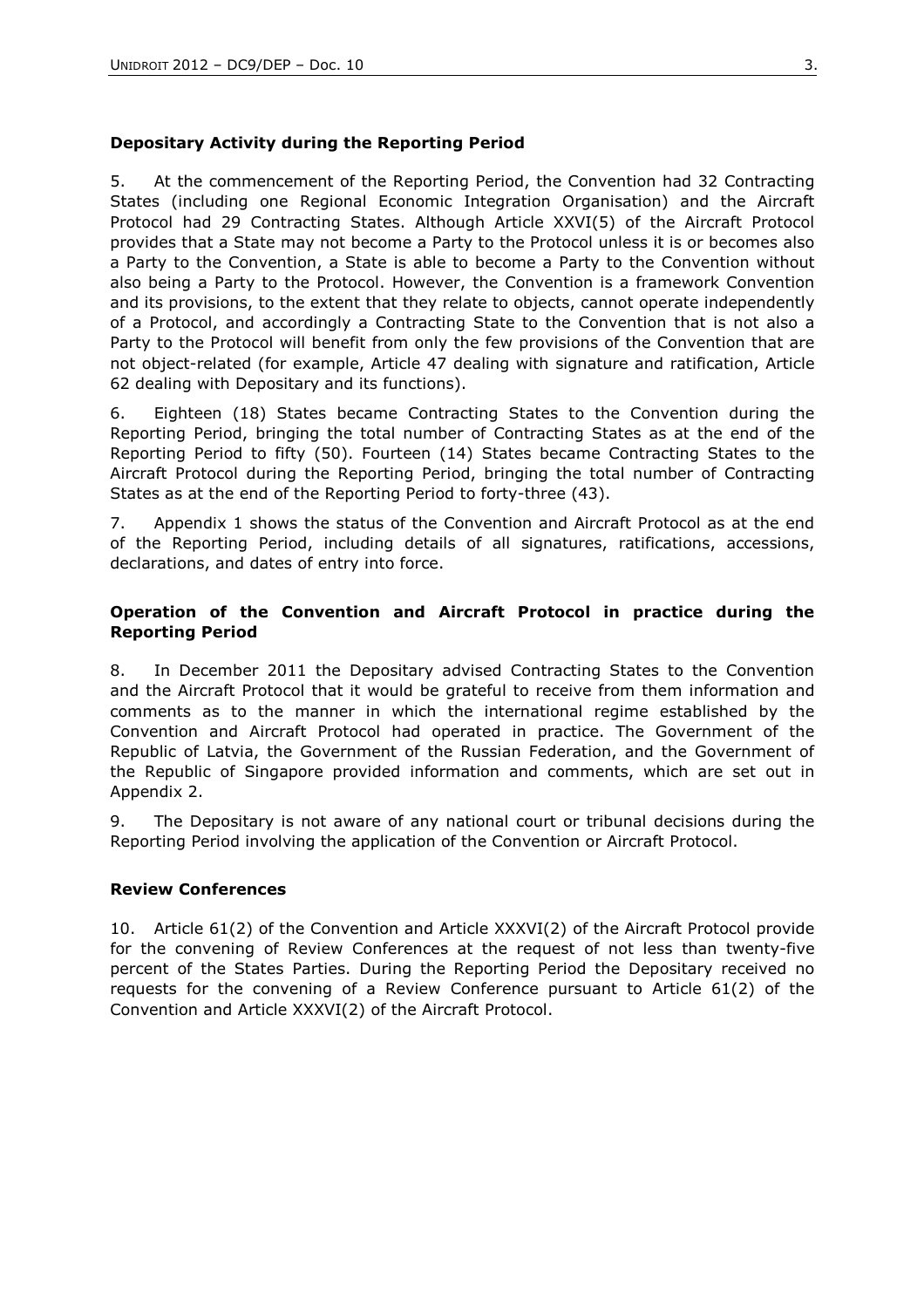#### **APPENDIX 1**

#### **CONVENTION ON INTERNATIONAL INTERESTS IN MOBILE EQUIPMENT** *CONVENTION RELATIVE AUX GARANTIES INTERNATIONALES PORTANT SUR DES MATERIELS D'EQUIPEMENT MOBILES*

| <b>Adoption:</b><br>Entry into force / Entrée en vigueur:                                   |  | Place: Cape Town / Lieu: Le Cap<br>Date: 16.11.2001 |                                                                                                                                     |                                                                    |                                                       |
|---------------------------------------------------------------------------------------------|--|-----------------------------------------------------|-------------------------------------------------------------------------------------------------------------------------------------|--------------------------------------------------------------------|-------------------------------------------------------|
|                                                                                             |  | Date: 01.03.2006 (ex Art. 49(1))                    |                                                                                                                                     |                                                                    |                                                       |
| STATE / ETAT                                                                                |  | <b>SIGNATURE</b>                                    | <b>RATIFICATION (RT)</b><br><b>ACCEPTANCE / ACCEPTATION (AC)</b><br>APPROVAL / APPROBATION (AP)<br><b>ACCESSION / ADHESION (AS)</b> | <b>DECLARATIONS</b>                                                | <b>ENTRY INTO FORCE /</b><br><b>ENTREE EN VIGUEUR</b> |
| Afghanistan                                                                                 |  |                                                     | 25.07.2006 (AS)                                                                                                                     | Arts. $39(1)(a)$ , $39(1)(b)$ ,<br>40, 52, 53, 54(2)               | 01.11.2006                                            |
| Albania / Albanie                                                                           |  |                                                     | 30.10.2007 (AS)                                                                                                                     | Arts. $39(1)(a)$ , $39(1)(b)$ ,<br>54(2)                           | 01.02.2008                                            |
| Angola                                                                                      |  |                                                     | 30.04.2006 (AS)                                                                                                                     | Arts. 39(1)(a), 40, 54(2)                                          | 01.08.2006                                            |
| Bangladesh                                                                                  |  |                                                     | 15.12.2008 (AS)                                                                                                                     | Arts $39(1)(a)$ , $39(1)(b)$ ,<br>40, 52, 53, 54(2)                | 01.04.2009                                            |
| Burundi                                                                                     |  | 16.11.2001                                          |                                                                                                                                     |                                                                    |                                                       |
| Cameroon / Cameroun                                                                         |  |                                                     | 19.04.2011 (as)                                                                                                                     | Arts 39(1)(a), 40, 52, 53,<br>54(2)                                | 01.08.2011                                            |
| Canada                                                                                      |  | 31.03.2004                                          |                                                                                                                                     |                                                                    |                                                       |
| Cape Verde / Cap-Vert                                                                       |  |                                                     | 26.09.2007 (AS)                                                                                                                     | Arts. 39(1)(a), 40, 53,<br>54(2)                                   | 01.01.2008                                            |
| Chile / Chili                                                                               |  | 16.11.2001                                          |                                                                                                                                     |                                                                    |                                                       |
| China / Chine                                                                               |  | 16.11.2001                                          | $03.02.2009$ (RT)                                                                                                                   | Arts. $39(1)(a)$ , $39(1)(b)$ ,<br>40, 50, 53, 54(1), 54(2),<br>55 | 01.06.2009                                            |
| Colombia / Colombie                                                                         |  |                                                     | $19.02.2007$ (AS)                                                                                                                   | Arts. $39(1)(a)$ , 54(2)                                           | 01.06.2007                                            |
| Congo                                                                                       |  | 16.11.2001                                          |                                                                                                                                     |                                                                    |                                                       |
| Cuba                                                                                        |  | 16.11.2001                                          | 28.01.2009 (RT)                                                                                                                     | Art. 54(2)                                                         | 01.05.2009                                            |
| Ethiopia / Ethiopie                                                                         |  | 16.11.2001                                          | $21.11.2003$ (RT)                                                                                                                   | Arts. 39(1)(a), 40, 54(2)                                          | 01.03.2006                                            |
| European Community /<br>Communauté européenne tt                                            |  |                                                     | 28.04.2009 (AS)                                                                                                                     | Arts. 48(2), 55                                                    | 01.08.2009                                            |
| France                                                                                      |  | 16.11.2001                                          |                                                                                                                                     |                                                                    |                                                       |
| Germany / Allemagne<br>(with declaration at signature /<br>avec déclaration à la signature) |  | 17.09.2002                                          |                                                                                                                                     |                                                                    |                                                       |
| Ghana                                                                                       |  | 16.11.2001                                          |                                                                                                                                     |                                                                    |                                                       |
| India / <i>Inde</i>                                                                         |  |                                                     | 31.03.2008 (AS)                                                                                                                     | Arts. $39(1)(a)$ , $39(1)(b)$ ,<br>40, 52, 53, 54(2)               | 01.07.2008                                            |
| Indonesia / Indonésie                                                                       |  |                                                     | $16.03.2007$ (AS)                                                                                                                   | Arts. $39(1)(a)$ , $39(1)(b)$ ,<br>40, 53, 54(2)                   | 01.07.2007                                            |
| Ireland / Irlande                                                                           |  |                                                     | 29.07.2005 (AS)                                                                                                                     | Arts. 39(1)(a), 39(1)(b),<br>54(2)                                 | 01.03.2006                                            |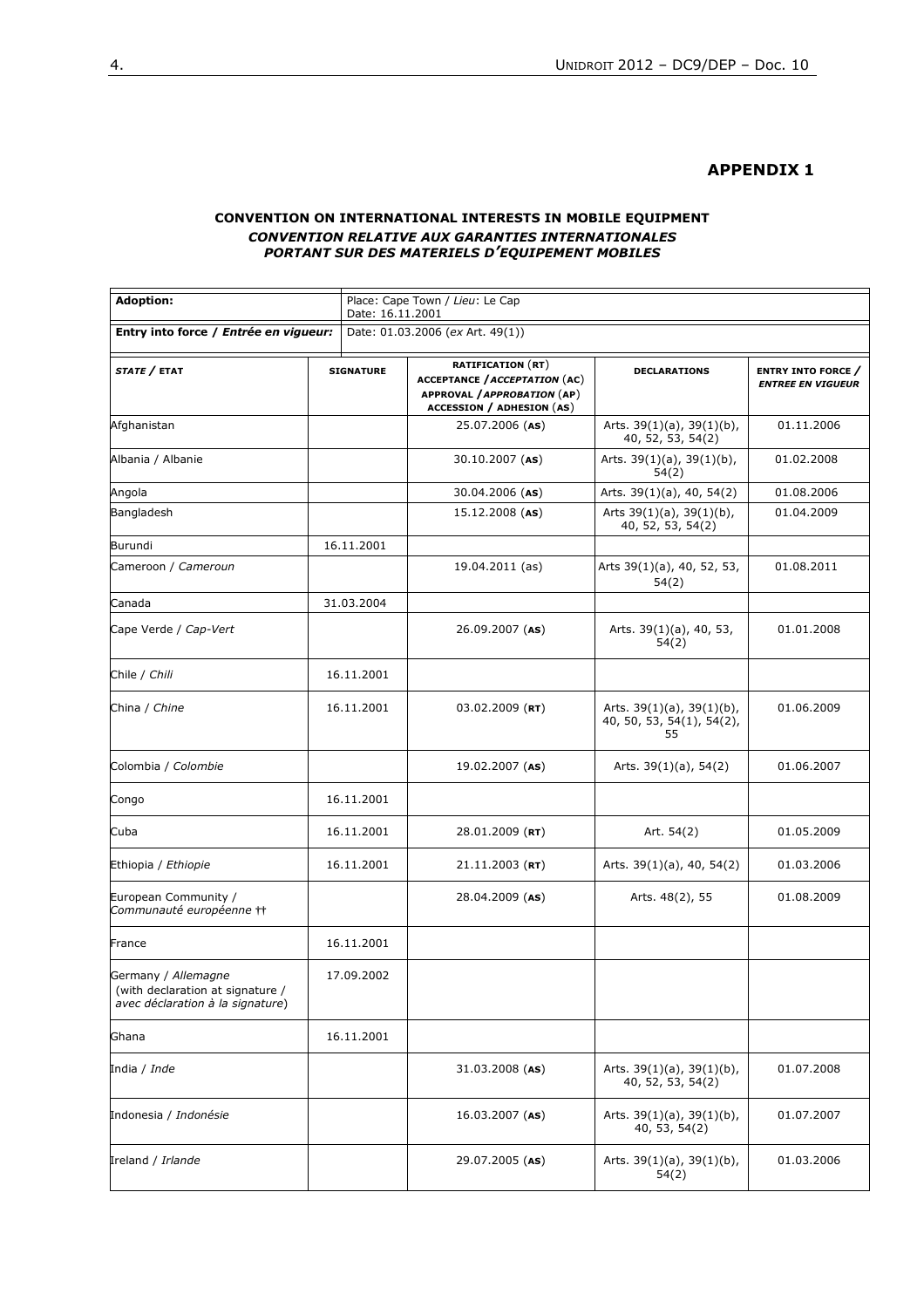| Italy / <i>Italie</i>                                                                                | 06.12.2001                  |                   |                                                              |             |
|------------------------------------------------------------------------------------------------------|-----------------------------|-------------------|--------------------------------------------------------------|-------------|
| Jamaica / Jamaïque                                                                                   | 16.11.2001                  |                   |                                                              |             |
| Jordan / Jordanie                                                                                    | 16.11.2001                  |                   |                                                              |             |
| Kazakhstan                                                                                           |                             | $21.01.2009$ (AS) |                                                              | 01.05.2009+ |
| Kenya                                                                                                | 16.11.2001                  | $13.10.2006$ (RT) | Arts. 39(1)(a),* 39(1)(b),<br>40, 53, 54(2)                  | 01.02.2007  |
| Lesotho                                                                                              | 16.11.2001                  |                   |                                                              |             |
| Luxembourg                                                                                           |                             | 27.06.2008 (AS)   | Arts. 53, 54(2)                                              | 01.10.2008  |
| Malaysia / Malaisie                                                                                  |                             | $02.11.2005$ (AS) | Arts. 39(1)(a), 39(1)(b),<br>40, 53, 54(2)                   | 01.03.2006  |
| Mexico / Mexique                                                                                     |                             | 31.07.2007 (AS)   | Arts. $39(1)(a)$ , $39(1)(b)$ ,<br>50, 53, 54(2), 60         | 01.11.2007  |
| Mongolia / Mongolie                                                                                  |                             | 19.10.2006 (AS)   | Arts. $39(1)(a)$ , $39(1)(b)$ ,<br>53, 54(2)                 | 01.02.2007  |
| Nigeria                                                                                              | 16.11.2001                  | $16.12.2003$ (RT) | Arts. $39(1)(a)$ ,* 40,*<br>$53,*54(2)*$                     | 01.03.2006  |
| Oman                                                                                                 |                             | 21.03.2005 (AS)   | Arts. $39(1)(a)$ , $39(1)(b)$ ,<br>40, 52, 53, 54(2)         | 01.03.2006  |
| Pakistan                                                                                             |                             | 22.01.2004 (AS)   | Arts. $39(1)(a)$ , $39((1)(b)$ ,<br>39(4), 40, 52, 53, 54(2) | 01.03.2006  |
| Panama                                                                                               | 11.09.2002                  | 28.07.2003 (RT)   | Arts. $39(1)(a)$ , $39(1)(b)$ ,<br>39(4), 50, 53, 54(2)      | 01.03.2006  |
| Saudi Arabia / Arabie saoudite                                                                       | 12.03.2003                  | 27.06.2008        | Art. 54(2)                                                   | 01.10.2008  |
| Senegal / Sénégal                                                                                    | 02.04.2002                  | $09.01.2006$ (RT) | Arts. 39(1)(a), 39(1)(b),<br>40, 52, 53, 54(2)               | 01.05.2006  |
| Singapore / Singapour                                                                                |                             | 28.01.2009 (AS)   | Arts. $39(1)(a)$ , $39(1)(b)$ ,<br>$39(4)$ , 53, 54(2)       | 01.05.2009  |
| South Africa / Afrique du sud                                                                        | 16.11.2001                  | 18.01.2007 (RT)   | Arts. 39(1)(a), 39(1)(b),<br>40, 54(2)                       | 01.05.2007  |
| Sudan / Soudan                                                                                       | 16.11.2001                  |                   |                                                              |             |
| Switzerland / Suisse                                                                                 | 16.11.2001 ad<br>referendum |                   |                                                              |             |
| Syrian Arab Republic / République<br>arabe syrienne                                                  |                             | 07.08.2007 (AS)   |                                                              | 01.12.2007† |
| Tonga                                                                                                | 16.11.2001                  |                   |                                                              |             |
| Turkey / Turquie                                                                                     | 16.11.2001                  |                   |                                                              |             |
| Ukraine                                                                                              | 09.03.2004                  |                   |                                                              |             |
| United Arab Emirates / Émirats<br>arabes unis                                                        |                             | 29.04.2008 (AS)   | Arts. $39(1)(a)$ , $39(1)(b)$ ,<br>40, 52, 53, 54(2)         | 01.08.2008  |
| United Kingdom / Royaume-Uni<br>(with declaration at signature /<br>avec déclaration à la signature) | 16.11.2001                  |                   |                                                              |             |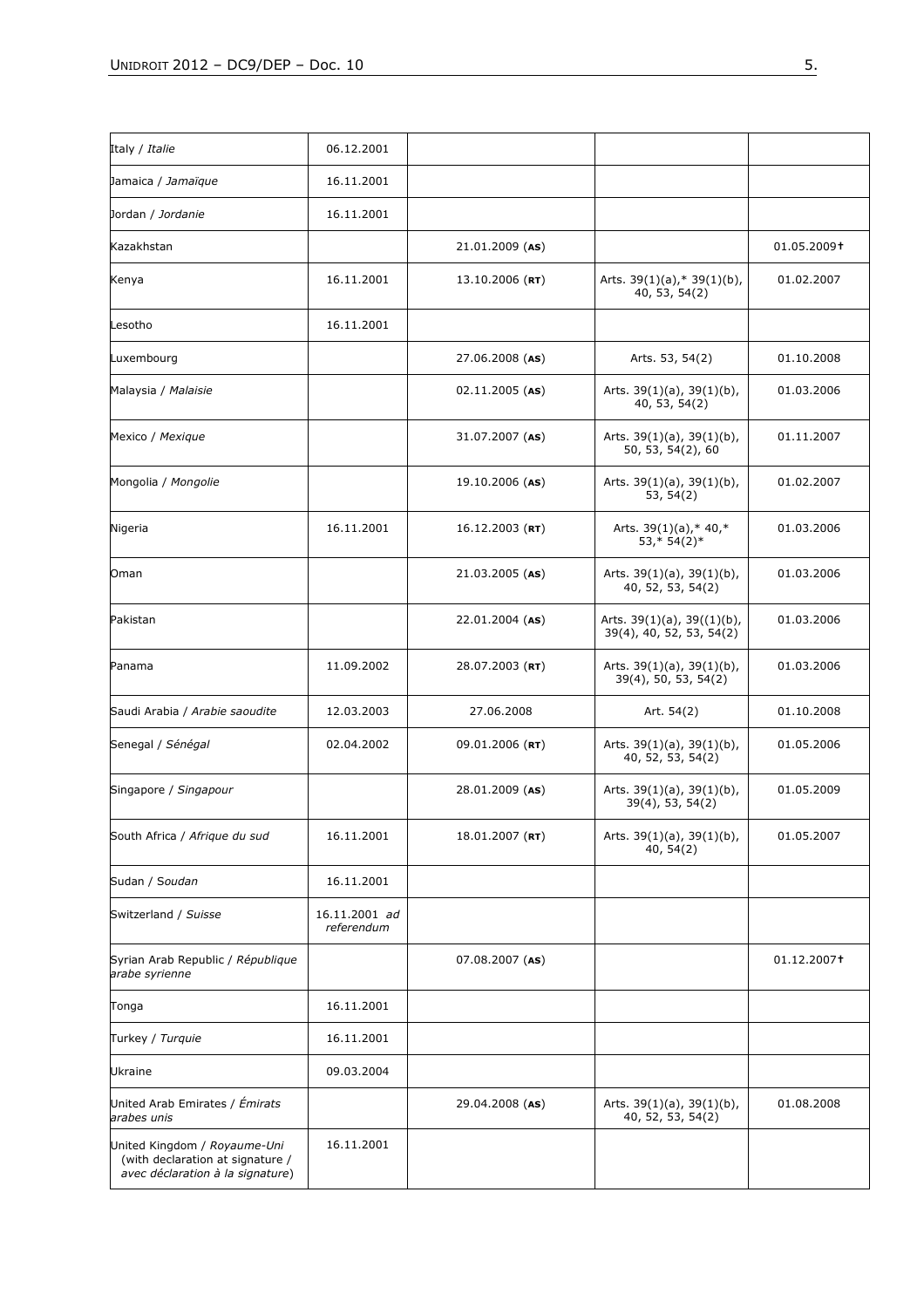| United Republic of Tanzania /<br>République-Unie de Tanzanie | 16.11.2001 | $30.01.2009$ (RT) | Art. 54(2)                               | 01.05.2009  |
|--------------------------------------------------------------|------------|-------------------|------------------------------------------|-------------|
| United States of America /<br>Etats- Unis d'Amérique         | 09.05.2003 | $28.10.2004$ (RT) | Arts. $39(1)(a)$ , $39(1)(b)$ ,<br>54(2) | 01.03.2006  |
| Zimbabwe                                                     |            | 13.05.2008 (AS)   |                                          | 01.09.2008+ |

\* Affected by withdrawal and/or subsequent declaration. / Fait l'objet d'un retrait et/ou d'une déclaration subséquente

† Subject to / sous réserve du: Convention Article 49(1)

†† Regional Economic Integration Organisation / Organisation régionale d'intégration économique: Convention Article 48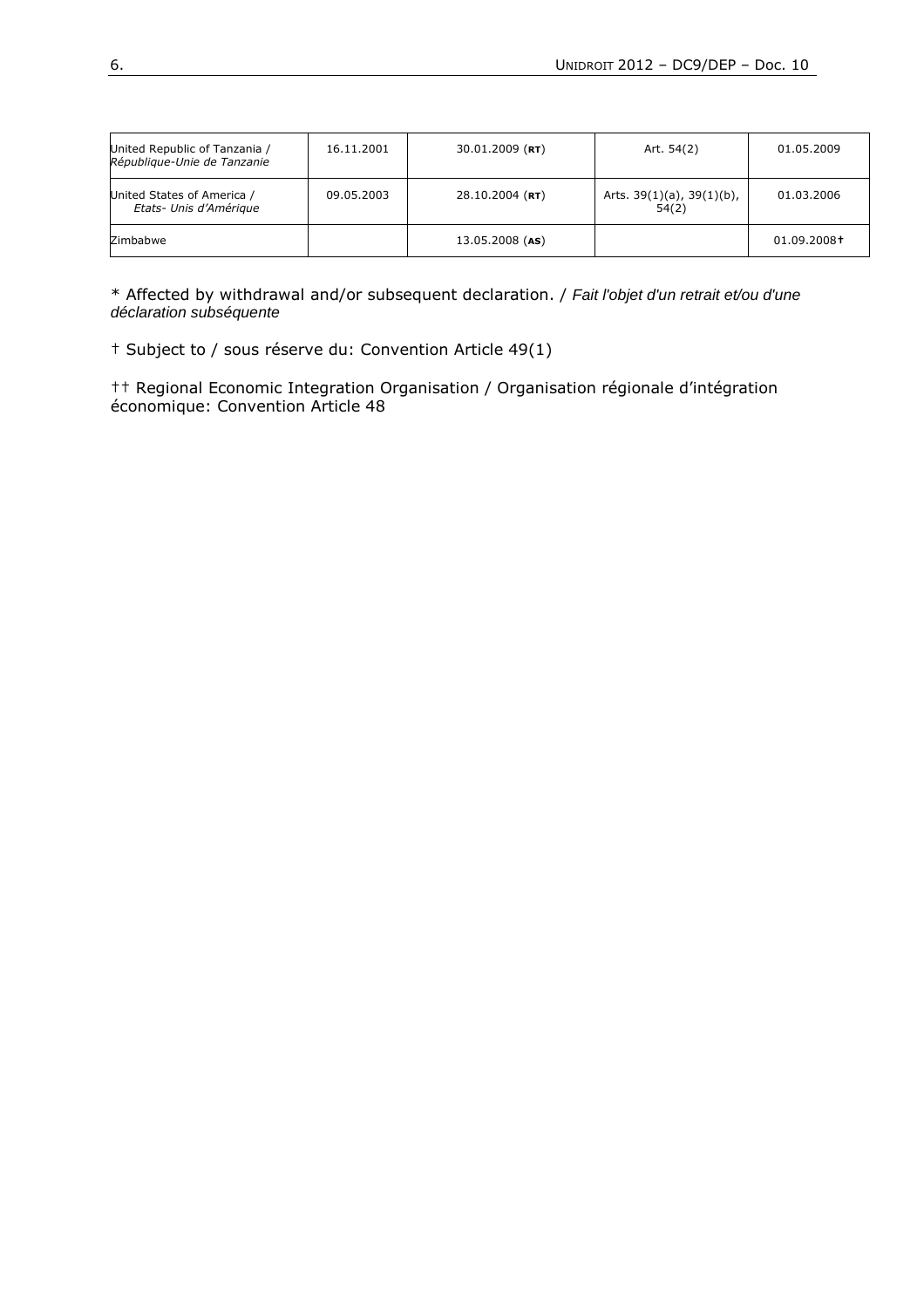#### **PROTOCOL TO THE CONVENTION ON INTERNATIONAL INTERESTS IN MOBILE EQUIPMENT ON MATTERS SPECIFIC TO AIRCRAFT EQUIPMENT**

#### *PROTOCOLE PORTANT SUR LES QUESTIONS SPECIFIQUES AUX MATERIELS D'EQUIPEMENT AERONAUTIQUES A LA CONVENTION RELATIVE AUX GARANTIES INTERNATIONALES PORTANT SUR DES MATERIELS D'EQUIPEMENT MOBILES*

| <b>Adoption:</b>                                                                            | Place: Cape Town / Lieu: Le Cap<br>Date: 16-11-2001<br>Date: 01.03.2006 (ex Art. XXVIII(1)) |                                                                                                                                     |                                                 |                                                       |  |
|---------------------------------------------------------------------------------------------|---------------------------------------------------------------------------------------------|-------------------------------------------------------------------------------------------------------------------------------------|-------------------------------------------------|-------------------------------------------------------|--|
| <b>Entry into force:</b><br>Entrée en vigueur:                                              |                                                                                             |                                                                                                                                     |                                                 |                                                       |  |
| STATE / ETAT                                                                                | <b>SIGNATURE</b>                                                                            | <b>RATIFICATION (RT)</b><br><b>ACCEPTANCE / ACCEPTATION (AC)</b><br>APPROVAL / APPROBATION (AP)<br><b>ACCESSION / ADHESION (AS)</b> | <b>DECLARATIONS</b>                             | <b>ENTRY INTO FORCE /</b><br><b>ENTREE EN VIGUEUR</b> |  |
| Afghanistan                                                                                 |                                                                                             | 25.07.2006 (AS)                                                                                                                     | Arts. XXIX, XXX(1), (2),<br>(3)                 | 01.11.2006                                            |  |
| Albania / Albanie                                                                           |                                                                                             | $30.10.2007$ (AS)                                                                                                                   | Arts. XIX, XXX(1)                               | 01.02.2008                                            |  |
| Angola                                                                                      |                                                                                             | 30.04.2006 (AS)                                                                                                                     | Arts. XXX(1), (2), (3)                          | 01.08.2006                                            |  |
| Bangladesh                                                                                  |                                                                                             | 15.12.2008 (AS)                                                                                                                     | Arts XXIX, XXX(1),<br>$XXX(2)$ , $XXX(3)$       | 01.04.2009                                            |  |
| Belarus / Bélarus                                                                           |                                                                                             | 27.09.2011 (AS)                                                                                                                     |                                                 | 01.01.2012                                            |  |
| Brazil / Brésil                                                                             |                                                                                             | $30.11.2011$ (AS)                                                                                                                   | Arts. XIX, XXX(1),<br>$XXX(2)$ , $XXX(3)$       | 01.03.2012                                            |  |
| Burundi                                                                                     | 16.11.2001                                                                                  |                                                                                                                                     |                                                 |                                                       |  |
| Cameroon / Cameroun                                                                         |                                                                                             | 19.04.2011 (AS)                                                                                                                     |                                                 | 01.08.2011                                            |  |
| Canada                                                                                      | 31.03.2004                                                                                  |                                                                                                                                     |                                                 |                                                       |  |
| Cape Verde / Cap-Vert                                                                       |                                                                                             | 26.09.2007 (AS)                                                                                                                     | Arts. XXX(1), (2), (3)                          | 01.01.2008                                            |  |
| Chile / Chili                                                                               | 16.11.2001                                                                                  |                                                                                                                                     |                                                 |                                                       |  |
| China / Chine                                                                               | 16.11.2001                                                                                  | $03.02.2009$ (RT)                                                                                                                   | Arts. XIX, XXIX, XXX(1),<br>$XXX(2)$ , $XXX(3)$ | 01.06.2009                                            |  |
| Colombia / Colombie                                                                         |                                                                                             | 19.02.2007 (AS)                                                                                                                     | Art. XXX(1), (2), (3)                           | 01.06.2007                                            |  |
| Congo                                                                                       | 16.11.2001                                                                                  |                                                                                                                                     |                                                 |                                                       |  |
| Cuba                                                                                        | 16.11.2001                                                                                  | 28.01.2009 (RT)                                                                                                                     |                                                 | 01.05.2009                                            |  |
| Ethiopia / Ethiopie                                                                         | 16.11.2001                                                                                  | $21.11.2003$ (RT)                                                                                                                   | Arts. XXX(1), (2), (3)                          | 01.03.2006                                            |  |
| European Union / Union<br>européenne ††                                                     |                                                                                             | 28.04.2009 (AS)                                                                                                                     | Arts. XXVII(2), XXX(5)                          | 01.08.2009                                            |  |
| France                                                                                      | 16.11.2001                                                                                  |                                                                                                                                     |                                                 |                                                       |  |
| Germany / Allemagne<br>(with declaration at signature /<br>avec déclaration à la signature) | 17.09.2002                                                                                  |                                                                                                                                     |                                                 |                                                       |  |
| Ghana                                                                                       | 16.11.2001                                                                                  |                                                                                                                                     |                                                 |                                                       |  |
| India                                                                                       |                                                                                             | 31.03.2008 (AS)                                                                                                                     | Arts. XXX(1), (2), (3)                          | 01.07.2008                                            |  |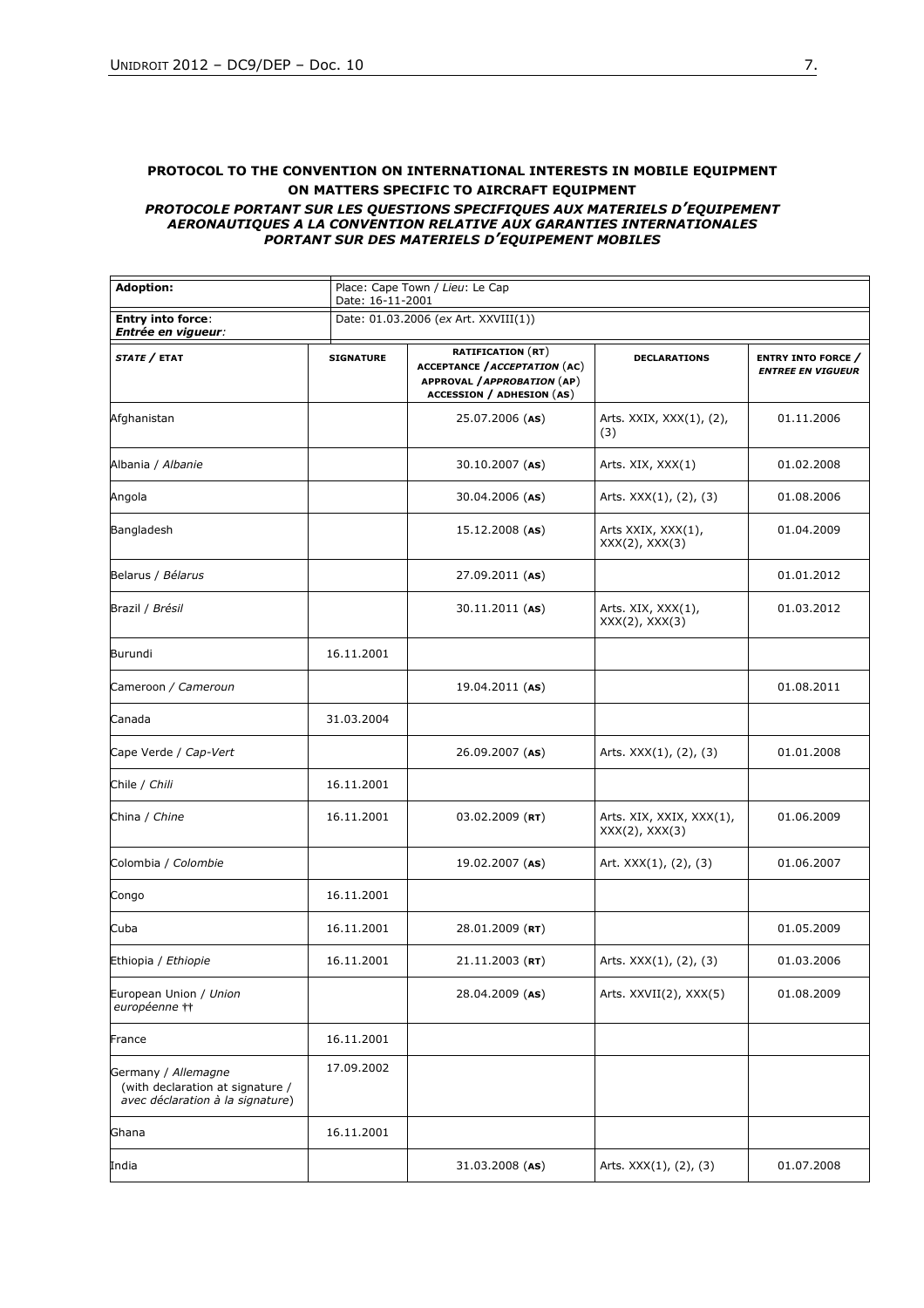| Indonesia / <i>Indonésie</i>                                      |            | $16.03.2007$ (AS) | Arts. XXX(1), (2), (3)          | 01.07.2007 |
|-------------------------------------------------------------------|------------|-------------------|---------------------------------|------------|
| Ireland / Irlande                                                 |            | 23.08.2005 (AS)   | Arts. $XXX(1)$ , $(2)$          | 01.03.2006 |
| Italy / <i>Italie</i>                                             | 06.12.2001 |                   |                                 |            |
| Jamaica / Jamaïque                                                | 16.11.2001 |                   |                                 |            |
| Jordan / Jordanie                                                 | 16.11.2001 | $31.08.2010$ (RT) | Arts. XXX(1), (2), (3)          | 01.12.2010 |
| Kazakhstan                                                        |            | $01.06.2011$ (AS) | Arts. XXX(1), (2), (3)          | 01.10.2011 |
| Kenya                                                             | 16.11.2001 | $13.10.2006$ (RT) | Arts. XXX(1), (2), (3)          | 01.02.2007 |
| Latvia / Lettonie                                                 |            | $08.02.2011$ (AS) |                                 | 01.06.2011 |
| Lesotho                                                           | 16.11.2001 |                   |                                 |            |
| Luxembourg                                                        |            | 27.06.2008 (AS)   | Arts. XXX(1), (2), (3)          | 01.10.2008 |
| Malaysia / Malaisie                                               |            | $02.11.2005$ (AS) | Arts. XXX(1), (2), (3)*         | 01.03.2006 |
| Malta **/ Malte **                                                |            | $01.10.2010$ (AS) | Art. XXX(1)                     | 01.02.2011 |
| Mexico / Mexique                                                  |            | 31.07.2007 (AS)   | Arts. XIX, XXX(1), (3)          | 01.11.2007 |
| Mongolia / Mongolie                                               |            | 19.10.2006 (AS)   | Arts. XXX(1), (2), (3)          | 01.02.2007 |
| Netherlands, Kingdom of the 1 **/<br>Le Royaume des Pays-Bas 1 ** |            | $17.05.2010$ (AS) | Arts. XXIX, XXX(1), (2)         | 01.09.2010 |
| New Zealand / Nouvelle-Zélande                                    |            | 20.07.2010 (AS)   | Arts. XXIX, XXX(1), (3),<br>(5) | 01.11.2010 |
| Nigeria                                                           | 16.11.2001 | $16.12.2003$ (RT) | Arts. $XXX(1), * (2), * (3) *$  | 01.03.2006 |
| Norway / Norvège                                                  |            | 20.12.2010 (AS)   | Arts. XXX(1), (3), (5)          | 01.04.2011 |
| Oman                                                              |            | 21.03.2005 (AS)   | Arts. XXIX, XXX(1), (2),<br>(3) | 01.03.2006 |
| Pakistan                                                          |            | $22.01.2004$ (AS) | Arts. XXIX, XXX(1), (2),<br>(3) | 01.03.2006 |
| Panama                                                            | 11.09.2002 | 28.07.2003 (RT)   | Arts. XXX(1), (2), (3)          | 01.03.2006 |
| Russian Federation / Fédération de<br><b>Russie</b>               |            | 25.05.2011 (AS)   | Art. XXX(3)                     | 01.09.2011 |
| Rwanda                                                            |            | 28.01.2010 (AS)   | Arts. XXIX, XXX(1), (2),<br>(3) | 01.05.2010 |
| Saudi Arabia / Arabie saoudite                                    | 12.03.2003 | 27.06.2008 (RT)   |                                 | 01.10.2008 |
| Senegal / Sénégal                                                 | 02.04.2002 | 09.01.2006 (RT)   | Arts. XXIX, XXX(1), (2),<br>(3) | 01.05.2006 |
| Singapore / Singapour                                             |            | 28.01.2009 (AS)   | Arts. $XXX(1), * (3)$           | 01.05.2009 |
| South Africa / Afrique du sud                                     | 16.11.2001 | $18.01.2007$ (RT) | Arts. XXX(1), (2), (3)          | 01.05.2007 |
| Sudan / Soudan                                                    | 16.11.2001 |                   |                                 |            |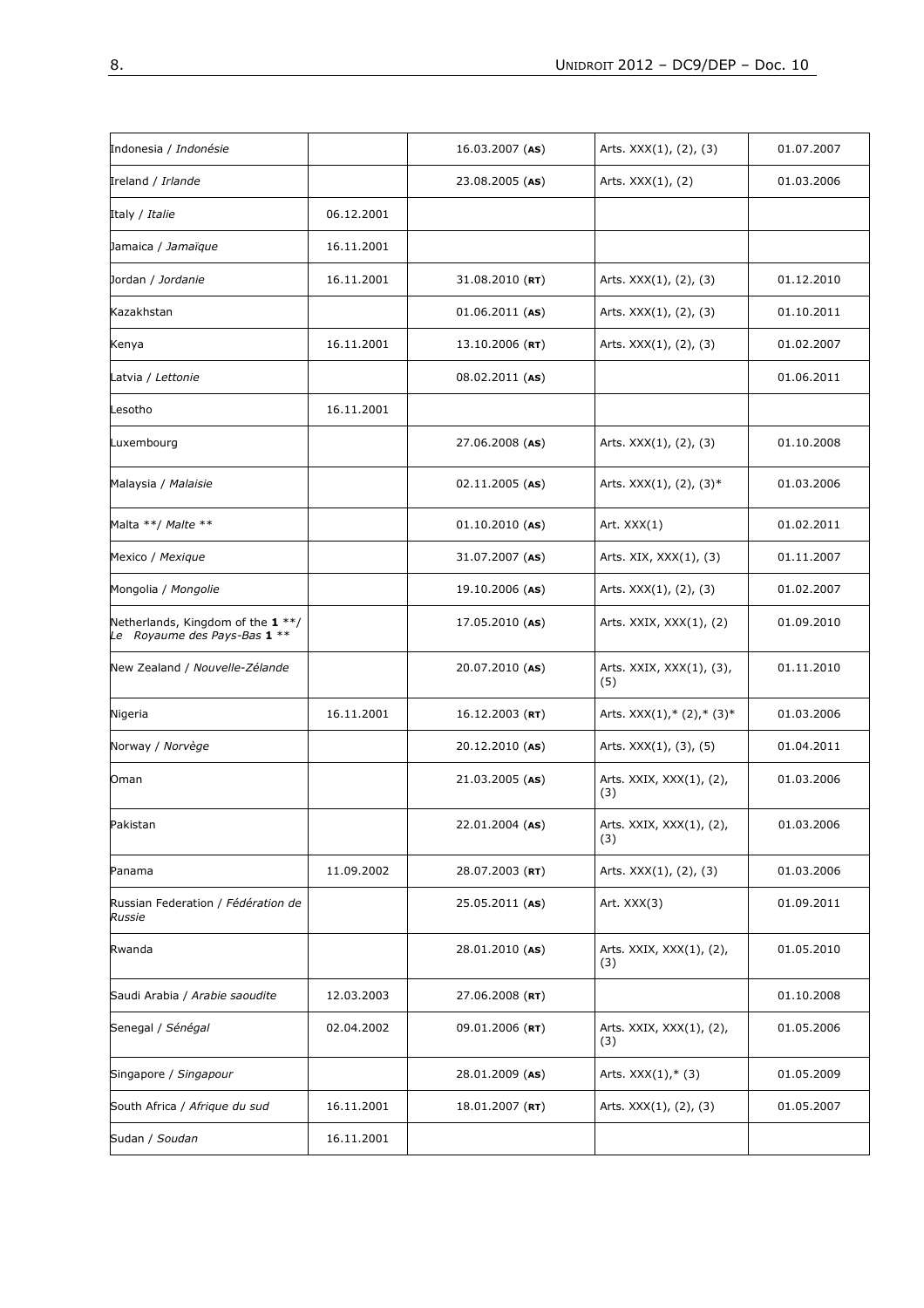| Switzerland / Suisse                                                                                 | 16.11.2001 ad<br>referendum |                   |                                                 |            |
|------------------------------------------------------------------------------------------------------|-----------------------------|-------------------|-------------------------------------------------|------------|
| Tajikistan / Tadjikistan                                                                             |                             | $31.05.2011$ (AS) | Arts. XXX(1), (2), (3)                          | 01.09.2011 |
| Tonga                                                                                                | 16.11.2001                  |                   |                                                 |            |
| Turkey / Turquie                                                                                     | 16.11.2001                  | $23.08.2011$ (RT) | Arts. XXX(1), (2), (3)                          | 01.12.2011 |
| Ukraine                                                                                              | 03.03.2004                  |                   |                                                 |            |
| United Arab Emirates / Émirats<br>arabes unis                                                        |                             | $29.04.08$ (AS)   | Arts. XIX, XXIX, XXX(1),<br>$XXX(2)$ , $XXX(3)$ | 01.08.2008 |
| United Kingdom / Royaume-Uni<br>(with declaration at signature /<br>avec déclaration à la signature) | 16.11.2001                  |                   |                                                 |            |
| United Republic of Tanzania /<br>République-Unie de Tanzanie                                         | 16.11.2001                  | $30.01.2009$ (RT) | Arts. $XXX(1), * (2), * (3)*$                   | 01.05.2009 |
| United States of America /<br>Etats-Unis d'Amérique                                                  | 09.05.2003                  | 28.10.2004 (RT)   | Arts. XIX, XXX(1)                               | 01.03.2006 |

- \* Affected by withdrawal and/or subsequent declaration. / *Fait l'objet d'un retrait et/ou d'une déclaration subséquente*
- \*\* This State has provided UNIDROIT with information about its laws and policies in relation to the Aircraft Protocol: see www.unidroit.org/english/conventions/mobileequipment/ information-contractingstates.htm // *Cet Etat a fourni à Unidroit des informations concernant la situation au regard de la législation et des politiques applicables aux matières couvertes par le Protocole aéronautique: voir www.unidroit.org/french/conventions/mobile-equipment/informationcontractingstates.htm*
- †† Regional Economic Integration Organisation / *Organisation régionale d'intégration économique*: Protocol /
- 1. Accession for the Netherlands Antilles and Aruba / *Adhésion pour les Antilles néerlandaises et Aruba.*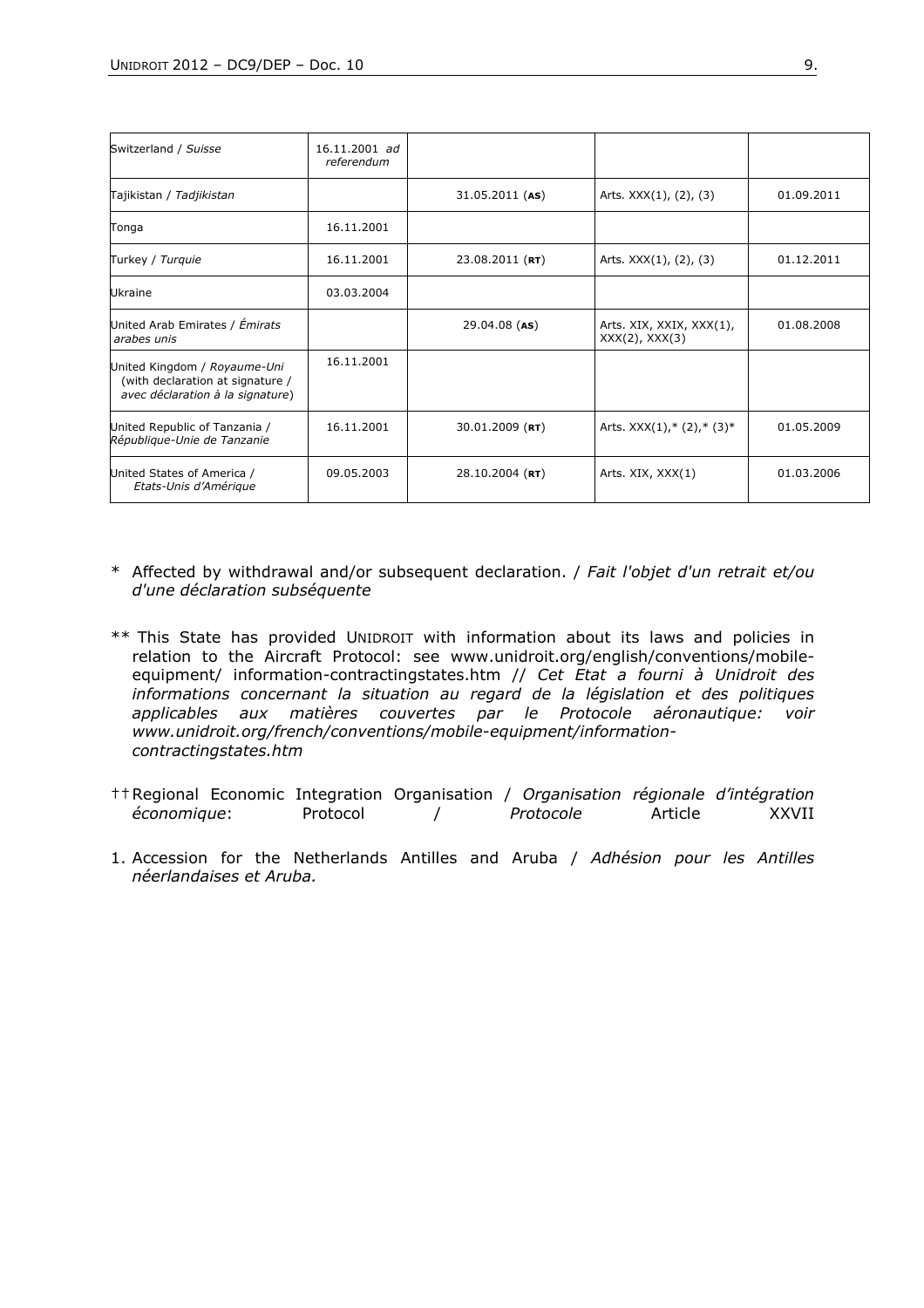#### **APPENDIX 2**

#### **Information and Comments Provided by Contracting States**

#### **Republic of Latvia**

With this AS Air Baltic Corporation (Air Baltic) reports that during the period of 1 January, 2010 until 31 December, 2011, the international regime established by the Convention on International Interests in Mobile Equipment (Convention) and the Protocol to the Convention on International Interests in Mobile Equipment in Matters specific to Aircraft Equipment (Aircraft Protocol) has been beneficial to Air Baltic.

Air Baltic has received positive feedback from the aircraft Lessors regarding the fact that the Republic of Latvia has ratified the Convention and the Aircraft Protocol, and according to which Air Baltic has registered the vast majority of its fleet in the International Registry.

#### **Russian Federation**

1. The Russian Federation has joined the Convention on International Interest in Mobile Equipment (the Convention) and the Protocol to the Convention on International Interest in Mobile Equipment on Matters specific to Aircraft Equipment (the Aircraft Protocol) in accordance with the Federal Law on "On the accession of the Russian Federation to the Convention on International Interest in Mobile Equipment and to the Protocol to the Convention on International Interest in Mobile Equipment on Matters Specific to Aircraft Equipment", 23 December 2010 No. 361-FZ. While joining the Russian Federation has made declarations in regarding with the Articles 39, 53 and 54 of the Cape Town Convention and also the Article XI of the Aircraft Protocol.

The Convention and the Aircraft Protocol came into force for the Russian Federation on the 1st of September 2011.

In view of the fact that the duration of the Convention and the Aircraft Protocol for the Russian Federation is effective for the short period of time, the practice of applying the mechanisms provided by these documents has not yet received the wide circulation I Russia yet.

Nowadays there is no data proving that the Russian companies have received so called "Cape Town discounts", and there is no data of using the system protecting the rights of the creditors provided by the Convention and the Aircraft Protocol.

Besides the number of Russian large companies, including JSC Aeroflot uses the international register to register transactions with aircraft equipment.

2. The Russian Federation has planed its further participation expansion in the Convention and the Protocol. Nowadays the draft of Federal law providing the additional declarations applying Articles VIII and XIII of the Aircraft Protocol by the Russian Federation is on the discussion in the State Duma of the Russian Federation Federal Assembly. The adoption estimated date of this draft is summer 2012.